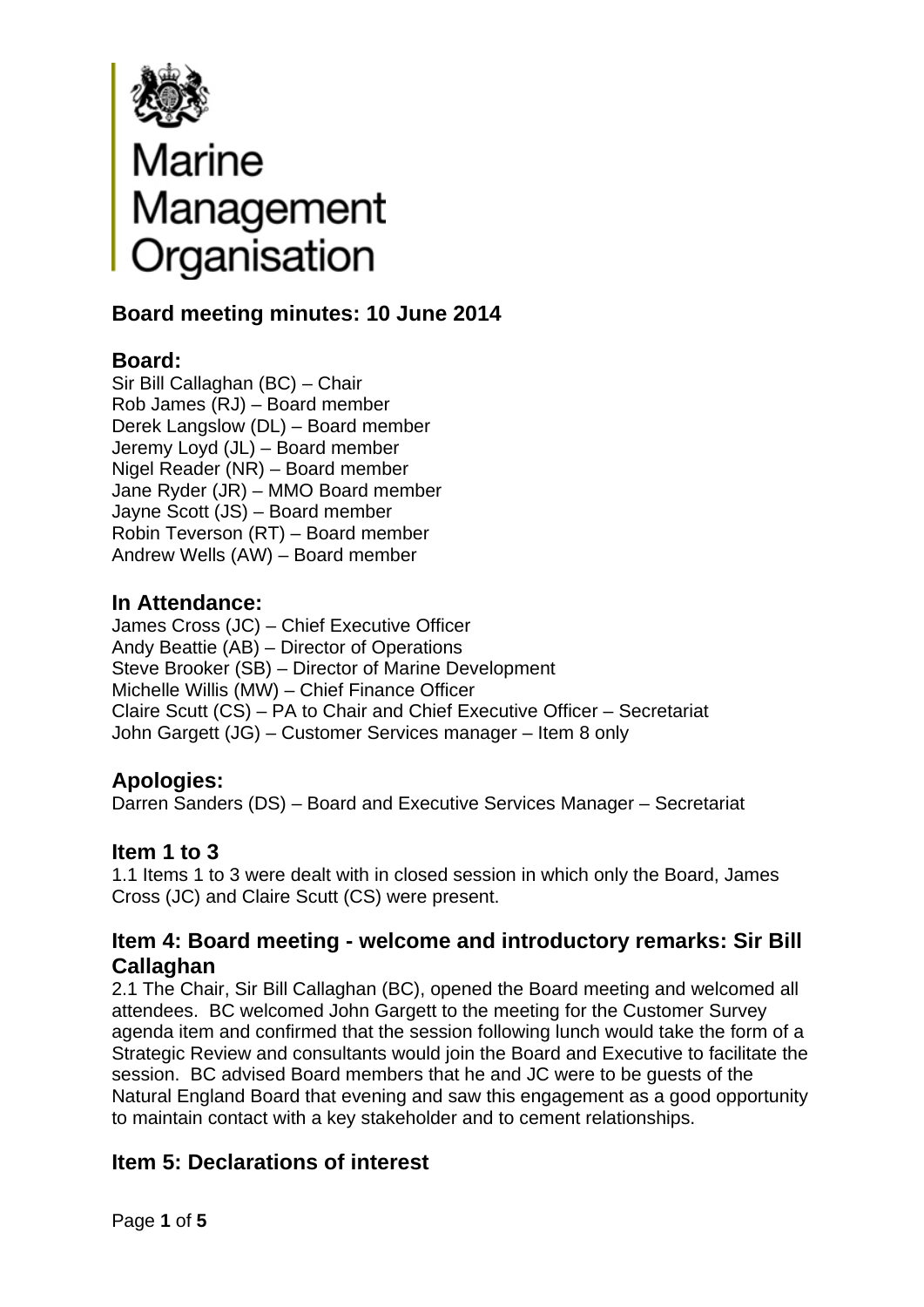3.1 The standing declarations from Nigel Reader (NR), regarding his interests in Natural England (NE) and Natural Resources Wales (NRW), and Jane Ryder (JR), regarding her interest in Seafish, continue to be noted. NR also advised at the previous Board meeting that he was a reserve Audit Committee member for the Joint Nature Conservation Committee (JNCC) on behalf NRW. No other declarations of interest were noted.

## **Item 6: Minutes of 13 May Board meeting and actions update**

4.1 The minutes of the 13 May 2014 Board meeting were agreed and the actions update was noted by the Board.

#### 4.2 *Minute withheld*

4.3 James Cross (JC) advised Board members that the Head of HR, Paul Boyd (PB) was looking into an anomaly relating to sickness data held by MMO and that held by the Shared Services Directorate. JC stated that PB would report back to the Board with further details on this matter out of committee. NR advised he would shortly be attending a meeting of Audit and Risk Chairs and offered to raise the data anomaly if it was found to relate to a systemic issue.

# **Item 7: Survey Results**

5.1 Michelle Willis (MW) presented to the Board a paper to inform the Board of the 2014 People/Staff and Customer Surveys results and to outline the actions being taken in response.

# **People Survey**

5.2 MW outlined to the Board that the annual MMO People Survey provides the opportunity for staff to provide their views on working within the organisation and to inform learning and development provision, Corporate Business Planning and the future HR Strategy.

5.3 MW set the context of the People Survey acknowledging to the Board that the results had been disappointing, although not surprising, as the survey had followed a difficult year: one which had seen the rollout of an Organisational Development Programme, a recruitment pause and a 1% pay rise. On the positive side, MW reported that the response rate to the survey had been high at 79% and this had reflected the Executive's steer to the business on the importance of the survey.

5.4 JC said the survey had identified themes for further scrutiny and a real appetite from staff to set who we are and the direction of the organisation. JC explained that the results had highlighted inconsistencies in performance management and identified some training needs in this regard, particularly at middle management level. JC described staff turnover as a potential challenge as well as the ability to keep staff motivated at a time when other sectors were able to offer more in the way of financial incentives and career development.

5.5 The Board engaged in a detailed discussion regarding the results, noting common themes and positive trends, as well as areas which required further development.

5.6 JC advised that a decision had been taken last year that due to budgetary considerations the MMO would not hold the annual staff Conference in 2014. JC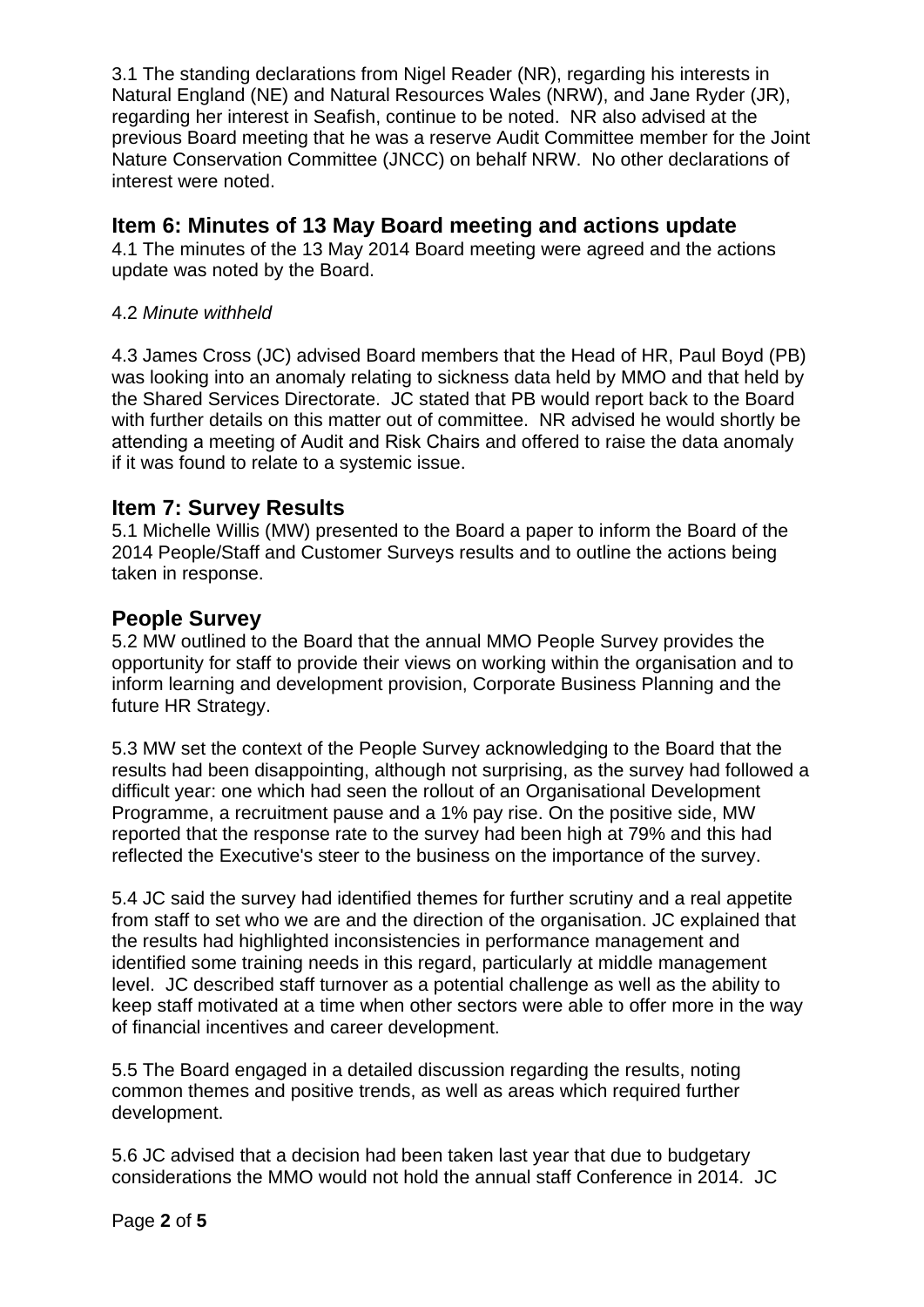said the Executive had challenged themselves on this decision following the survey results on account of the fact that the MMO was a small organisation, despite being spread over a number of geographical locations, and previous conferences had led to real and tangible results for staff engagement and establishing cohesive working relationships across coastal and HQ staff.

5.7 Board members agreed that a staff conference would allow the Executive Team to speak to all staff together so that messages are clear and consistent across the organisation and that there is ample opportunity to foster open and honest dialogue across all levels.

5.8 MW highlighted some interim next steps stating that she was developing an HR strategy with input and direction from the Remuneration Committee. Once the strategy was developed, MW said she would introduce the strategy to the Grade 6 and 7 managers at their next meeting and engage with staff to ensure recognition and buy in.

5.9 Board members agreed that they would take a steer from the Executive Team on how they could be deployed to increase their visibility.

5.10 JC said the Executive were meeting in the next two weeks to develop their response to the matters identified and would send this to the Remuneration Committee for further scrutiny and challenge. JC said a proposal for discussion would be presented at the September 2014 Board Meeting.

**Action 30/01**: MW to develop HR strategy with input and direction from Remuneration Committee

**Action 30/02**: MMO Executive Team to develop next steps and share with the Board at the September 2014 meeting

#### **Customer Survey**

5.11 John Gargett (JG) reported the Customer Survey results to the Board. JG advised that the survey had been open for a five week period and had followed a best practice approach which involved targeting complainants and using Facebook, Twitter and the MMO website as a mechanism for notifying customers that the survey was open. JG confirmed that all customer bases were well represented and a high proportion of responders were from customers accessing licensing functions. JG reported that the survey had attracted a 12% response rate, with numbers between 10% and 15% being considered as representative.

5.12 JG outlined the results to the Board highlighting areas in which responses had been favourable and had increased from last year. These included politeness and customer service skills (the highest the MMO had ever achieved), knowledge of staff and a belief that the MMO is enabling sustainable development in our seas.

5.13 JG also outlined areas in which customers felt the MMO could do better, which included keeping them informed at various stages of dealing with their correspondence and giving customers access to the evidence used by the MMO when making their decisions.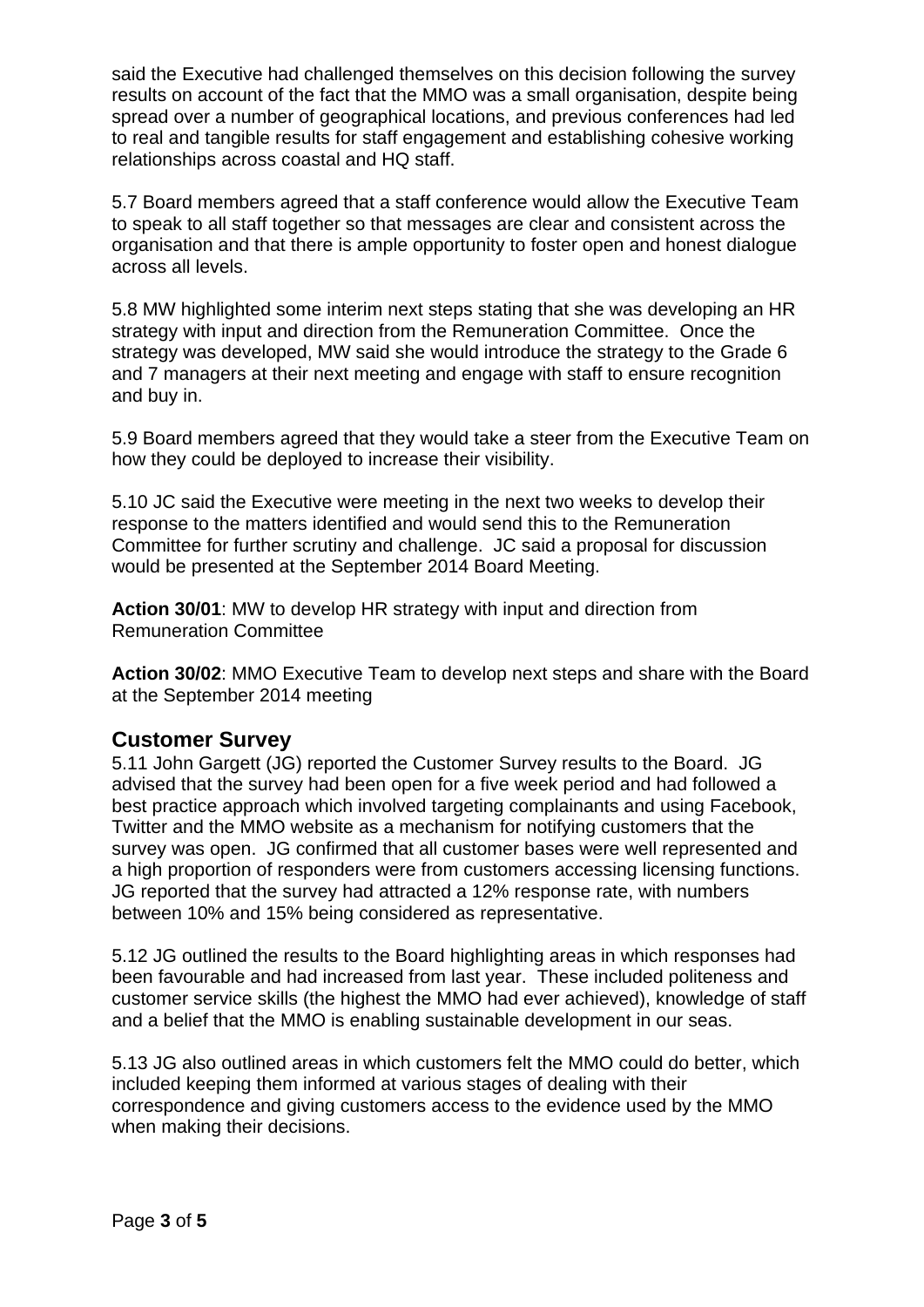5.14 JG informed the Board that he would continue to develop processes to ensure that they enhance the service on offer. In addition, customer journey maps have been developed with action plans for significant operational areas of the business. JG advised that the journey maps would give the organisation the opportunity to drill down and get scrutiny in all areas.

#### 5.15 *Minute withheld*

5.16 BC thanked MW and JG for the survey information and noted the areas for follow up which he said would be useful to feed into the afternoon's Strategy session.

#### **Item 8: ARAC Annual Report**

6.1 NR introduced the Audit and Risk Committee's (ARAC) Annual Report which encompassed the MMO's 2013/14 financial year and provided a summary of business conducted by the ARAC at its meetings.

6.2 The Board discussed the report in detail and suggested some slight amendments to the text which NR agreed to reflect in the final report.

6.3 Following discussion, the Board agreed to add the following items to the list already agreed for ARAC consideration in 2014/15:

- Cyber threat and ICT security
- Value for money
- ARAC Chair and Membership succession

6.4 Robin Teverson (RT) expressed a concern regarding the policies in place to protect staff from the risk of bribery and corruption due to their handling of goods with high value. NR agreed that this matter would be covered as part of the planned scrutiny and continuous development of HR policies and procedures.

6.5 Jayne Scott (JS) commended a recent Cabinet Office presentation on combatting cyber threat and the Board agreed that this might appropriately be included as the topic for a future Board workshop.

**Action 30/03**: Item on combatting cyber threat to be added to the Board forward look.

6.6 NR advised Board members that the MMO had a new Head of Internal Audit from KPMG. NR advised that ARAC members would have the opportunity to meet the new audit team at the ARAC meeting on 4 July and those new arrangements for internal audit would be an opportunity to get a fresh perspective on the MMO's control environment and the overall assurance framework.

6.7 BC thanked NR and the ARAC members for this report and their excellent work to date.

#### **Item 9: Next meeting: 24 June 2014, Open Board meeting**

7.1 BC confirmed that the next meeting of the MMO Board will be an open meeting to which members of the public are invited to observe. The meeting will take place on the 24 June 2014 in Newcastle at the Centre for Life.